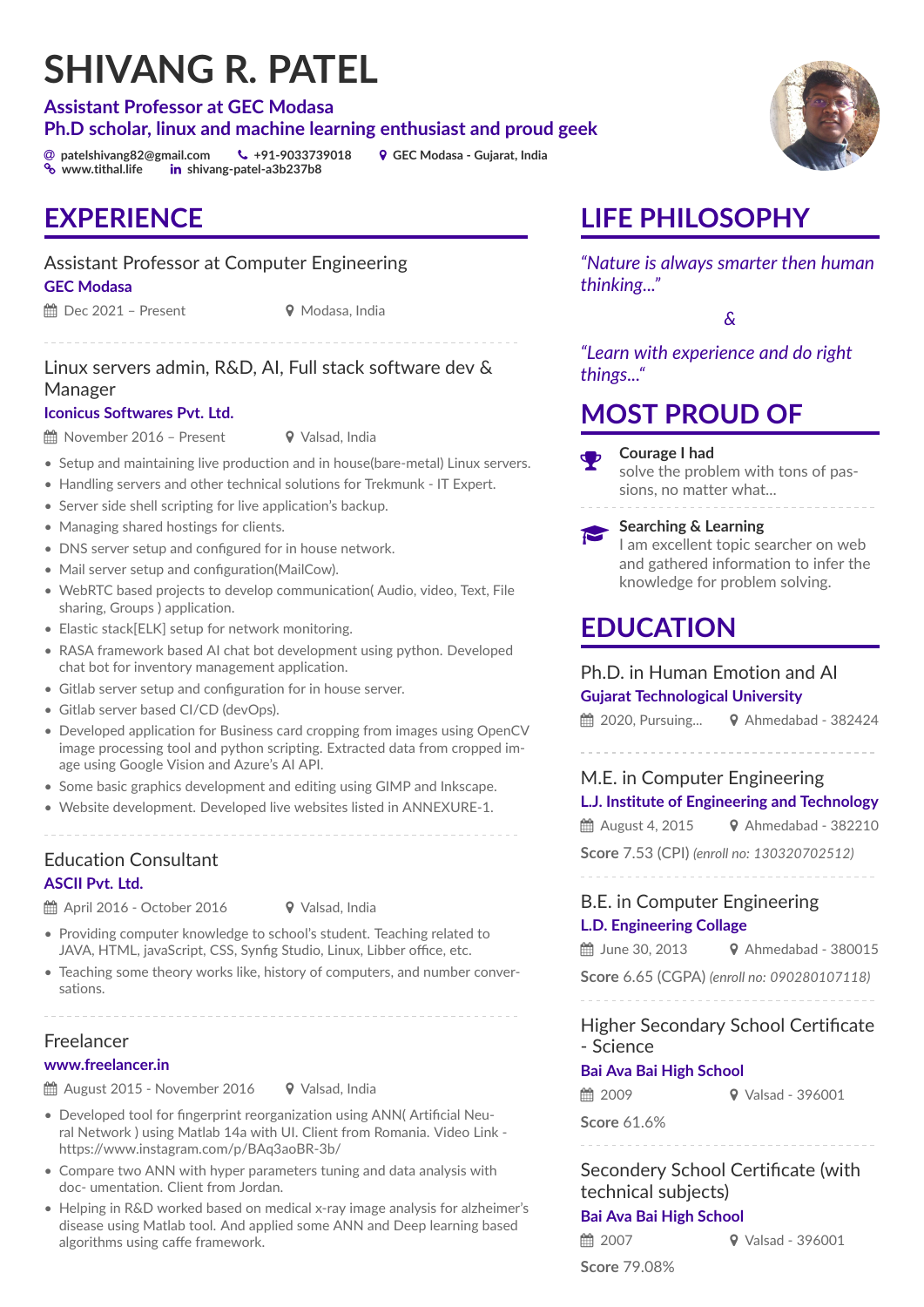### **PERSONAL INTEREST**

#### **Free Time Work**

- Raspberry Pi setup & configured and used as a server for home.
- Own blog-site developed and maintaining. Blog writing.

### **ACADEMIC PROJECTS**

#### Handwritten Character Recognition using Machine Learning Approach

#### **P.G. Dissertation Work**

 $\hat{=}$  2013 - 2015  $\hat{ }$  DITE Ahmedabad, India

• Completed thesis work based on handwritten English characters recognition using ANN and SVM to reduce time and computation power using Euler numbers.

### Bus Trekking System

#### **B.E. Project Work**

 $\hat{=}$  2012 - 2013  $\hat{}$  DDCE Ahmedabad, India

- Developed java servlet, jsp, mysql based web application for trekking system.
- Developed location sender application for trekking system based on android and Google map api.

### **PUBLICATIONS**

• S. R. Patel and J. Jha, "Handwritten character recognition using machine learning approach - A survey," 2015 International Conference on Electrical, Electronics, Signals, Communication and Optimization (EESCO), Visakhapatnam, 2015, pp. 1-5. [DOI: 10.1109/EESCO.2015.7253978](https://doi.org/10.1109/EESCO.2015.7253978)

### **COURSEWORK**

- Completed Professional Ethical Hacking course at [Cyber Octet Pvt Ltd.](https://www.cyberoctet.com/) *21 December 2012*.
- [PadhAI](https://padhai.onefourthlabs.in/) Deep Learning course completion. *1 September 2019*.

### **EXTRA-CURRICULAR**

#### Project presentation

**Technical Project Exhibition - L.J. Innovation Village 2015**

**to 31 January, 2015** → **9 LJITE Campus - Ahmedabad, India** 

Event Manager

**Tux-e-do [based on linux os] event in Teqnix - 2012** 2012 ½ LDCE Campus - Ahmedabad, India

### **CONFERENCES AND WORKSHOPS**

International Conference **[PyCon India - 2018](https://in.pycon.org/) ■ 2018** 2018 **v** HICC, Hyderabad, India

**[PyCon India - 2019](https://in.pycon.org/)**

**STRENGTHS & SKILLS**

| Al Development<br>Machine Learning<br>Web Development<br>webRTC<br>Wordpress<br><b>WebSocket Programming</b><br><b>Nginx</b> |  |  |
|------------------------------------------------------------------------------------------------------------------------------|--|--|
|                                                                                                                              |  |  |
|                                                                                                                              |  |  |
|                                                                                                                              |  |  |
|                                                                                                                              |  |  |
| OS Virtualization<br>Apache Tomcat                                                                                           |  |  |
| VI editor<br>Gitlab with CI/CD<br>LaTeX                                                                                      |  |  |
| <b>Application Architecture Designing</b>                                                                                    |  |  |
| Google Searching                                                                                                             |  |  |
| MsOffice - Office tools                                                                                                      |  |  |
| LibreOffice - Office tools                                                                                                   |  |  |
|                                                                                                                              |  |  |
| Scikit Learn<br>Node js<br>Numpy                                                                                             |  |  |
| Tensorflow   PyTourch<br>OpenCV                                                                                              |  |  |
| Elastic Stack(ELK)<br>Matlab                                                                                                 |  |  |
| flask<br>Django<br>Apache Solr $  $<br>MySql                                                                                 |  |  |
|                                                                                                                              |  |  |
| Data Analysis<br>RabbitMQ<br>RestAPI                                                                                         |  |  |
| <b>GIMP</b><br>Data Structure<br>scrapy                                                                                      |  |  |

### **LANGUAGES**

| <b>HTML,CSS</b>     |                                       |
|---------------------|---------------------------------------|
| JavaScript, JQuery  |                                       |
| <b>Shell Script</b> |                                       |
| Python              |                                       |
| <b>JAVA</b>         |                                       |
| <b>Matlab</b>       | <b></b>                               |
| C                   | $\blacksquare$<br>$\bullet$ $\bullet$ |
|                     |                                       |

### **FREE TIME**

- Landscape Photography
- Night Photography
- Blog Writing
- Explore new techs
- Sitting on a Beach

## **REFEREES**

On request...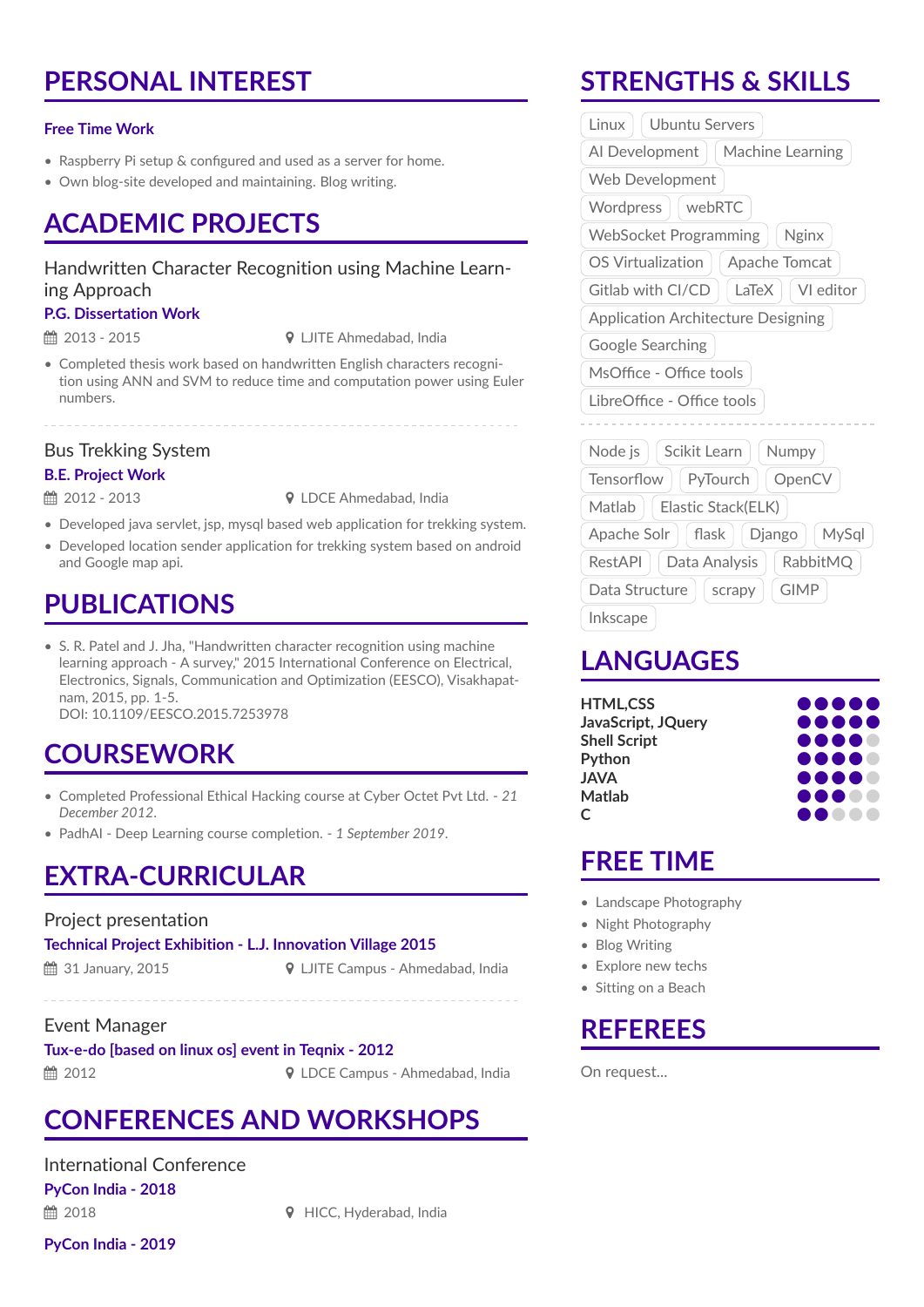| 雦<br>2019                                                                      | CTC. Chennai. India               |  |
|--------------------------------------------------------------------------------|-----------------------------------|--|
| PyCon India - 2020<br>■ 2020                                                   | Online mode                       |  |
| <b>Bootcamp</b><br><b>Python Bootcamp - Open Source Technology Club of GTU</b> |                                   |  |
| th 11-12 April, 2015                                                           | LDCE - GTU, Ahmedabad, India<br>Q |  |
| Other workshops details listed in ANNEXURE - 2                                 |                                   |  |